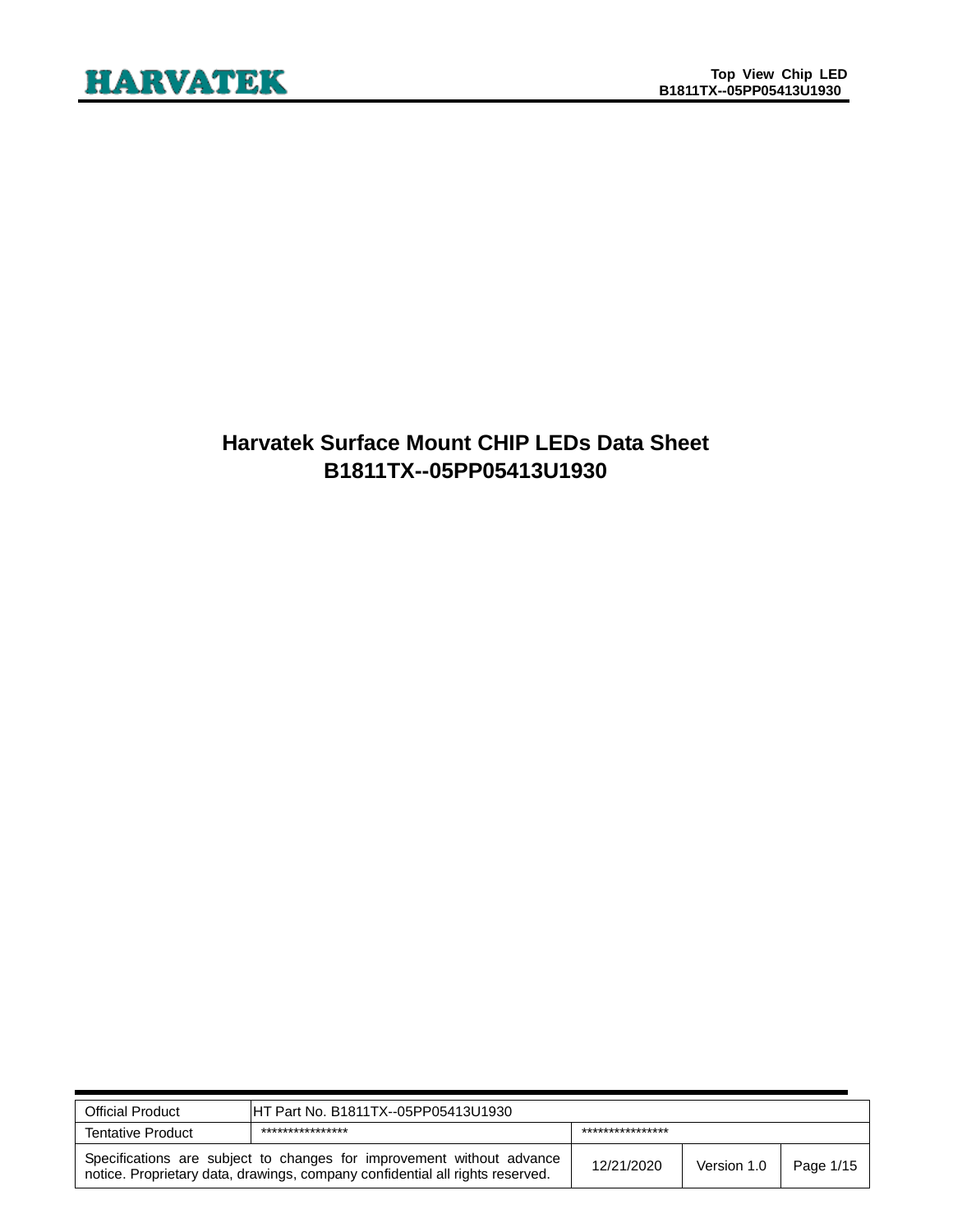| PACKAGE OUTLINE DIMENSION AND RECOMMENDED SOLDERING PATTERN FOR REFLOW |  |
|------------------------------------------------------------------------|--|
|                                                                        |  |
|                                                                        |  |
|                                                                        |  |
|                                                                        |  |
|                                                                        |  |
|                                                                        |  |
|                                                                        |  |
|                                                                        |  |
|                                                                        |  |
|                                                                        |  |
|                                                                        |  |
|                                                                        |  |
|                                                                        |  |
|                                                                        |  |
|                                                                        |  |
|                                                                        |  |

| <b>Official Product</b>                                                                                                                                | HT Part No. B1811TX--05PP05413U1930 |            |             |           |
|--------------------------------------------------------------------------------------------------------------------------------------------------------|-------------------------------------|------------|-------------|-----------|
| <b>Tentative Product</b>                                                                                                                               | ****************<br>*************** |            |             |           |
| Specifications are subject to changes for improvement without advance<br>notice. Proprietary data, drawings, company confidential all rights reserved. |                                     | 12/21/2020 | Version 1.0 | Page 2/15 |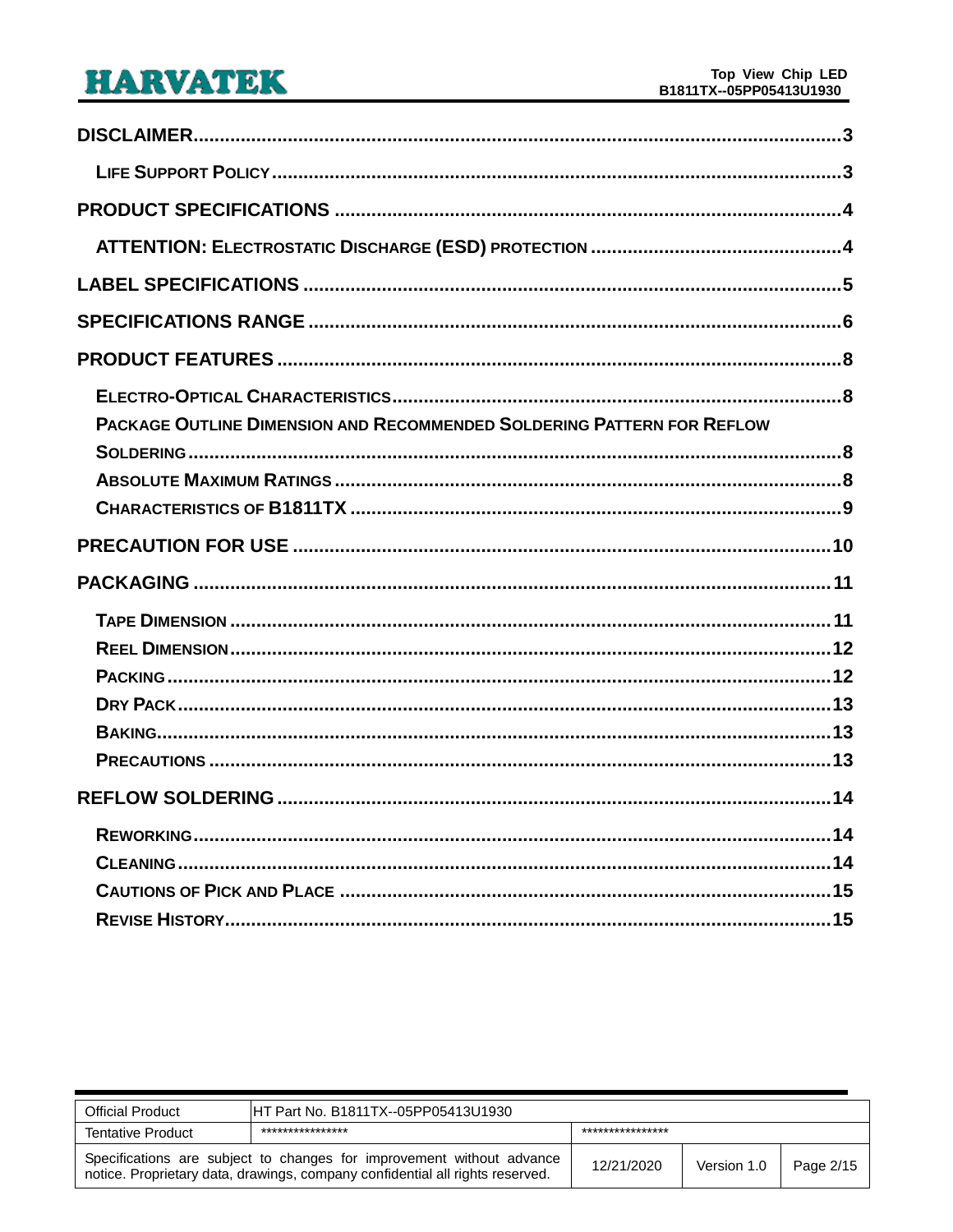#### <span id="page-2-0"></span>**DISCLAIMER**

HARVATEK reserves the right to make changes without further notice to any products herein to improve reliability, function or design. HARVATEK does not assume any liability arising out of the application or use of any product or circuit described herein; neither does it convey any license under its patent rights, nor the rights of others.

#### <span id="page-2-1"></span>**Life Support Policy**

HARVATEK's products are not authorized for use as critical components in life support devices or systems without the express written approval of the President of HARVATEK or HARVATEK INTERNATIONAL. As used herein:

1. Life support devices or systems are devices or systems which, (a) are intended for surgical implant into the body, or (b) support or sustain life, and (c) whose failure to perform when properly used in accordance with instructions for use provided in the labeling, can be reasonably expected to result in a significant injury of the user.

2. A critical component in any component of a life support device or system whose failure to perform can be reasonably expected to cause the failure of the life support device or system, or to affect its safety or effectiveness.

| <b>Official Product</b>                                                                                                                                | HT Part No. B1811TX--05PP05413U1930  |            |             |           |
|--------------------------------------------------------------------------------------------------------------------------------------------------------|--------------------------------------|------------|-------------|-----------|
| <b>Tentative Product</b>                                                                                                                               | ****************<br>**************** |            |             |           |
| Specifications are subject to changes for improvement without advance<br>notice. Proprietary data, drawings, company confidential all rights reserved. |                                      | 12/21/2020 | Version 1.0 | Page 3/15 |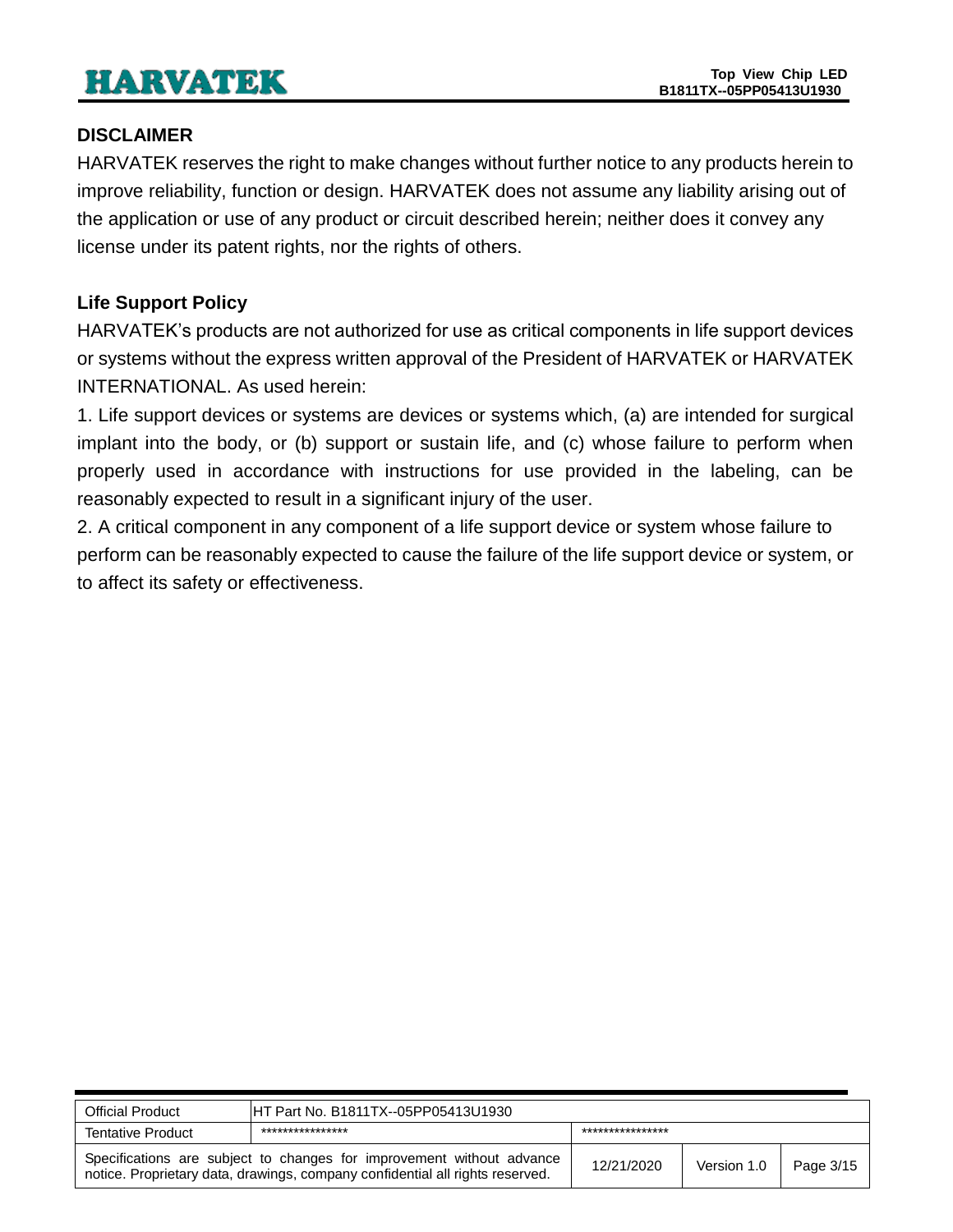#### <span id="page-3-0"></span>**Product Specifications**

| Item              | Specification                                      | Material                          | Quantity         |
|-------------------|----------------------------------------------------|-----------------------------------|------------------|
| <b>ILuminous</b>  | 71.5-360.0 mcd                                     |                                   |                  |
| Intensity(Iv)     | $@5$ mA/ T <sub>s</sub> = 25°C; Tolerance: $±10\%$ |                                   |                  |
| Chromaticity      | As page 6 & 7                                      |                                   |                  |
| <b>Coordinate</b> | @5 mA/ $T_s = 25^{\circ}$ C; Tolerance: ±0.007     |                                   |                  |
| Vf                | 2.55-3.25 V                                        |                                   |                  |
|                   | @5 mA/ $T_s = 25^{\circ}$ C; Tolerance: ±0.05V     |                                   |                  |
| llr               | $< 10 \mu A \otimes V_R = 5 V$                     |                                   |                  |
| Resin             | Yellow                                             | Epoxy                             |                  |
| Carrier tape      | EIA 481-1A specs                                   | Conductive black tape             |                  |
| Reel              | EIA 481-1A specs                                   | Conductive black                  |                  |
| Label             | HT standard                                        | Paper                             |                  |
| Packing bag       | 220x240mm                                          | Aluminum laminated bag/ no-zipper | One reel per bag |
| Carton            | HT standard                                        | Paper                             | Non-specified    |

Others:

Each immediate box consists of 5 reels. The 5 reels may not necessarily have the same lot number or the same bin

combinations of Iv, CIE and Vf. Each reel has a label identifying its specification; the immediate box consists of a product label as well.

Note :This is shipped test conditions

※Remarks: This product should be operated in forward bias. If a reverse voltage is continuously applied to the product, such operation can cause migration resulting in LED damage.

#### <span id="page-3-1"></span>**ATTENTION: Electrostatic Discharge (ESD) protection**



The symbol to the left denotes that ESD precaution is needed. ESD protection for GaP and AlGaAs based chips is necessary even though they are relatively safe in the presence of low static-electric discharge. Parts

built with AlInGaP, GaN, or/and InGaN based chips are **STATIC SENSITIVE devices**. ESD precaution must

be taken during design and assembly.

If manual work or processing is needed, please ensure the device is adequately protected from ESD during the process.

| <b>Official Product</b>                                                                                                                                | HT Part No. B1811TX--05PP05413U1930 |                 |             |           |
|--------------------------------------------------------------------------------------------------------------------------------------------------------|-------------------------------------|-----------------|-------------|-----------|
| <b>Tentative Product</b>                                                                                                                               | ****************                    | *************** |             |           |
| Specifications are subject to changes for improvement without advance<br>notice. Proprietary data, drawings, company confidential all rights reserved. |                                     | 12/21/2020      | Version 1.0 | Page 4/15 |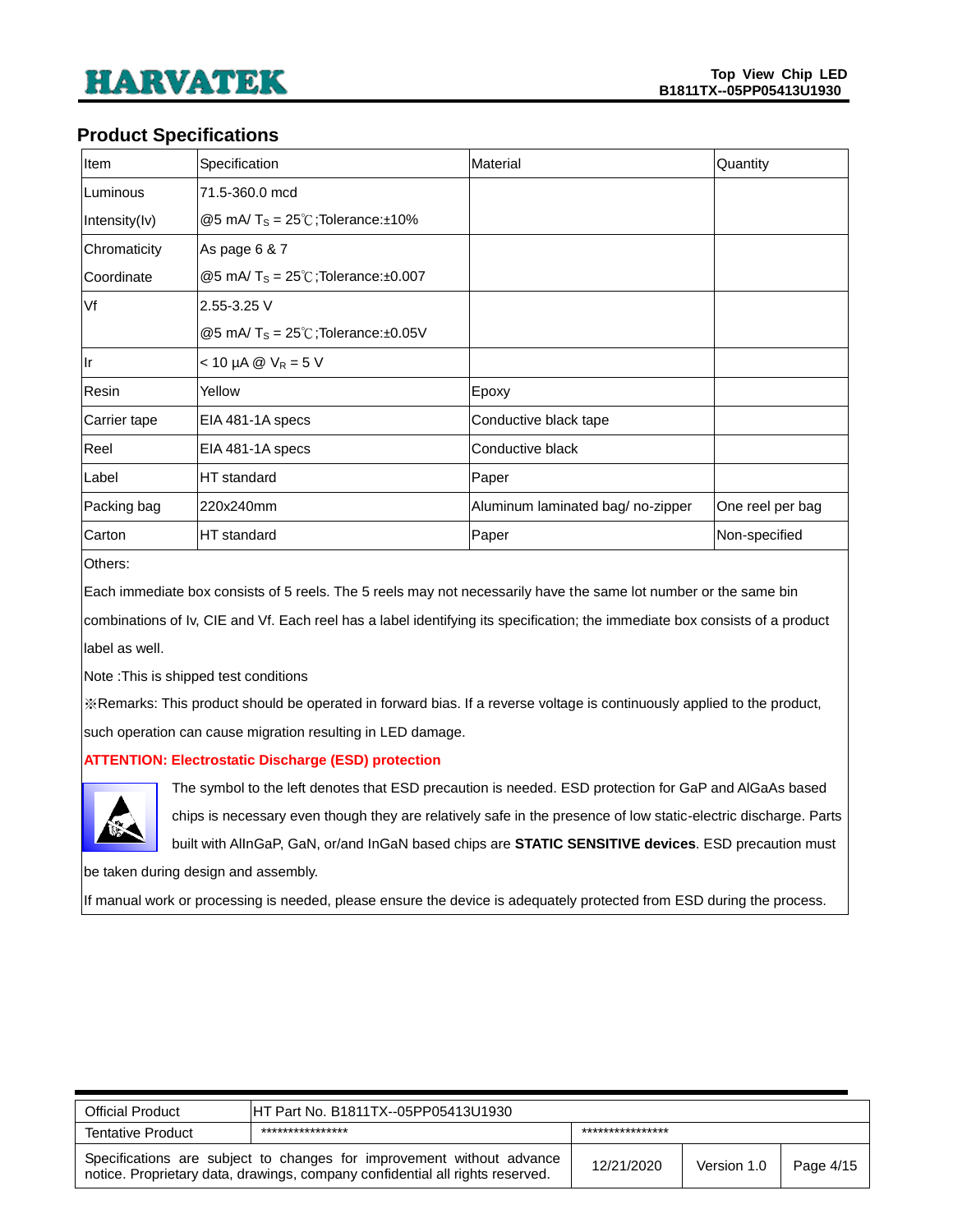### <span id="page-4-0"></span>**Label Specifications**



#### ■**Harvatek P/N:**

**B 181 1 TX-- 05P P054 13 U1930**



#### ■ **Lot No.:**

|   | $\overline{2}$        | 3              | 4                    | 5         | 6      |                    | 8      | 9            | 10      |
|---|-----------------------|----------------|----------------------|-----------|--------|--------------------|--------|--------------|---------|
| E |                       |                |                      |           | 2      | 2                  |        |              | 2       |
|   | Code 12               | Code 3         | Code 4               | Code 5    | Code 6 | Code 7             | Code 8 | Code 9       | Code 10 |
|   |                       |                | Mfg. Year Mfg. Month | Mfg. Date |        | Consecutive number |        | Special code |         |
|   |                       | 2010-A         |                      | 1:A       |        |                    |        |              |         |
|   |                       | 2011-B         |                      | 2:B       |        |                    |        |              |         |
|   |                       | 2012-C         | 1:Jan.               | 3:C       |        |                    |        |              |         |
|   |                       |                | 2:Feb.               | 1.11      |        |                    |        |              |         |
|   |                       | $2018 - 1/J$   | 14.4.9               | 26:Z      |        |                    |        |              |         |
|   | Internal Tracing Code | 2019-K         | A:Oct.               | 27:7      |        | $01 - ZZ$          |        | 000~ZZZ      |         |
|   |                       | $\overline{a}$ | B:Nov.               | 28:8      |        |                    |        |              |         |
|   |                       | 2022-N         | C:Dec.               | 29:9      |        |                    |        |              |         |
|   |                       | 2023-P         |                      | 30:3      |        |                    |        |              |         |
|   |                       | 111            |                      | 31:4      |        |                    |        |              |         |

| <b>Official Product</b>                                                                                                                                | HT Part No. B1811TX--05PP05413U1930  |            |             |           |
|--------------------------------------------------------------------------------------------------------------------------------------------------------|--------------------------------------|------------|-------------|-----------|
| <b>Tentative Product</b>                                                                                                                               | ****************<br>**************** |            |             |           |
| Specifications are subject to changes for improvement without advance<br>notice. Proprietary data, drawings, company confidential all rights reserved. |                                      | 12/21/2020 | Version 1.0 | Page 5/15 |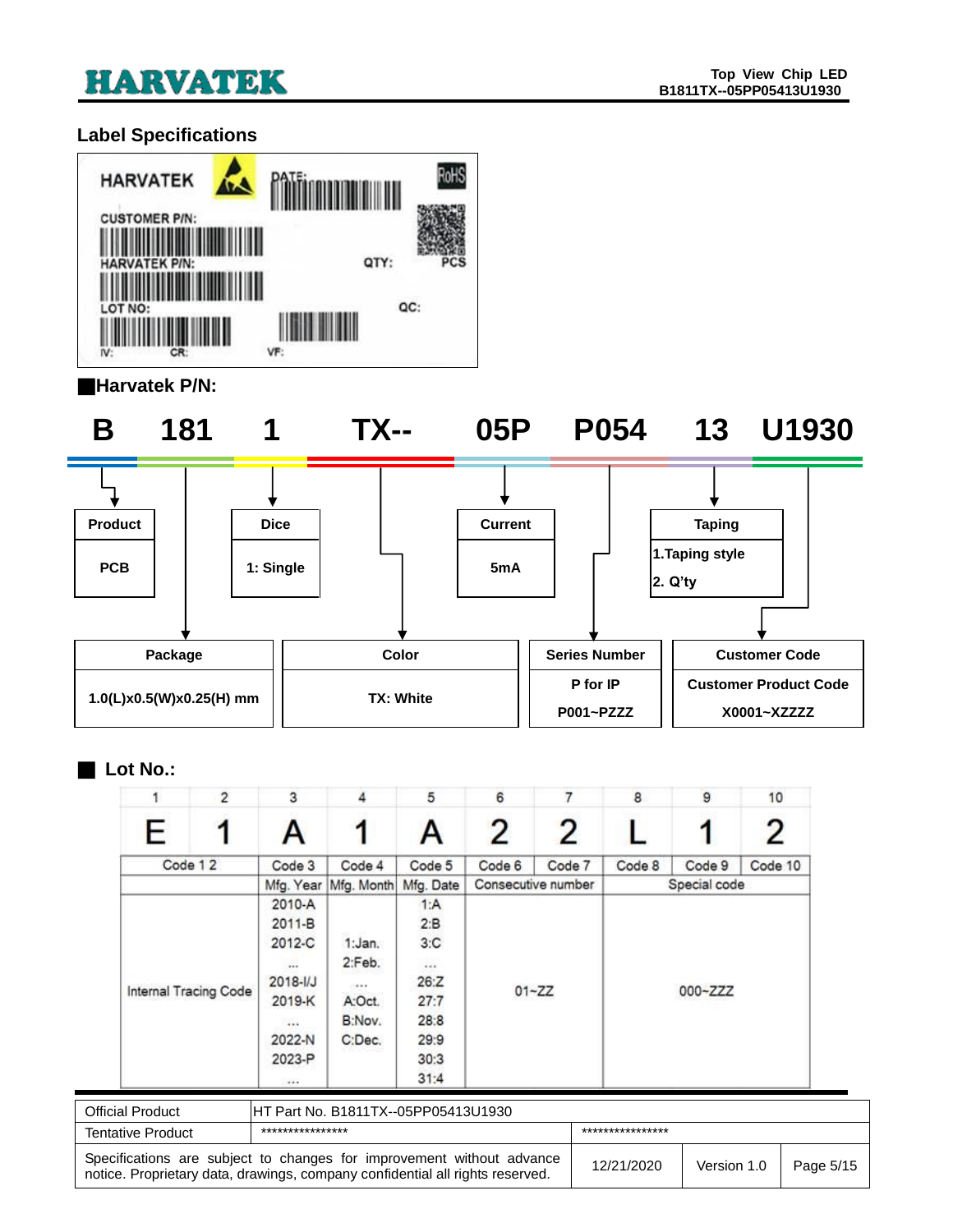### <span id="page-5-0"></span>**Specifications Range**

■**Luminous Intensity (Iv) Bin**:

| Color | <b>Bin Code</b> | Spec. Range     |
|-------|-----------------|-----------------|
| ТX    | Q               | 71.5-112.5 mcd  |
|       | R               | 112.5-180.0 mcd |
|       | s               | 180.0-285.0 mcd |
|       |                 | 285.0-360.0 mcd |

Note: It maintains a tolerance of ±10% on Luminous Intensity.

### ■**Color Bin**:

| Color     | <b>Bin</b><br>Code | Spec. Range                               |                                           | <b>Bin</b><br>Code |                                           | Spec. Range                               |
|-----------|--------------------|-------------------------------------------|-------------------------------------------|--------------------|-------------------------------------------|-------------------------------------------|
| <b>TX</b> | C <sub>1</sub>     | X<br>0.2500<br>0.2500<br>0.2700<br>0.2700 | Y<br>0.2050<br>0.2500<br>0.2775<br>0.2325 | C <sub>2</sub>     | X<br>0.2700<br>0.2700<br>0.2900<br>0.2900 | Υ<br>0.2325<br>0.2775<br>0.3050<br>0.2600 |
|           | D <sub>1</sub>     | X<br>0.2900<br>0.2900<br>0.3100<br>0.3100 | Y<br>0.2600<br>0.3050<br>0.3325<br>0.2875 | D <sub>2</sub>     | X<br>0.3100<br>0.3100<br>0.3300<br>0.3300 | Υ<br>0.2875<br>0.3325<br>0.3600<br>0.3150 |

Note: It maintains a tolerance of x,y ±0.007

| <b>Official Product</b>                                                                                                                                | IHT Part No. B1811TX--05PP05413U1930 |            |             |           |
|--------------------------------------------------------------------------------------------------------------------------------------------------------|--------------------------------------|------------|-------------|-----------|
| <b>Tentative Product</b>                                                                                                                               | ****************<br>**************** |            |             |           |
| Specifications are subject to changes for improvement without advance<br>notice. Proprietary data, drawings, company confidential all rights reserved. |                                      | 12/21/2020 | Version 1.0 | Page 6/15 |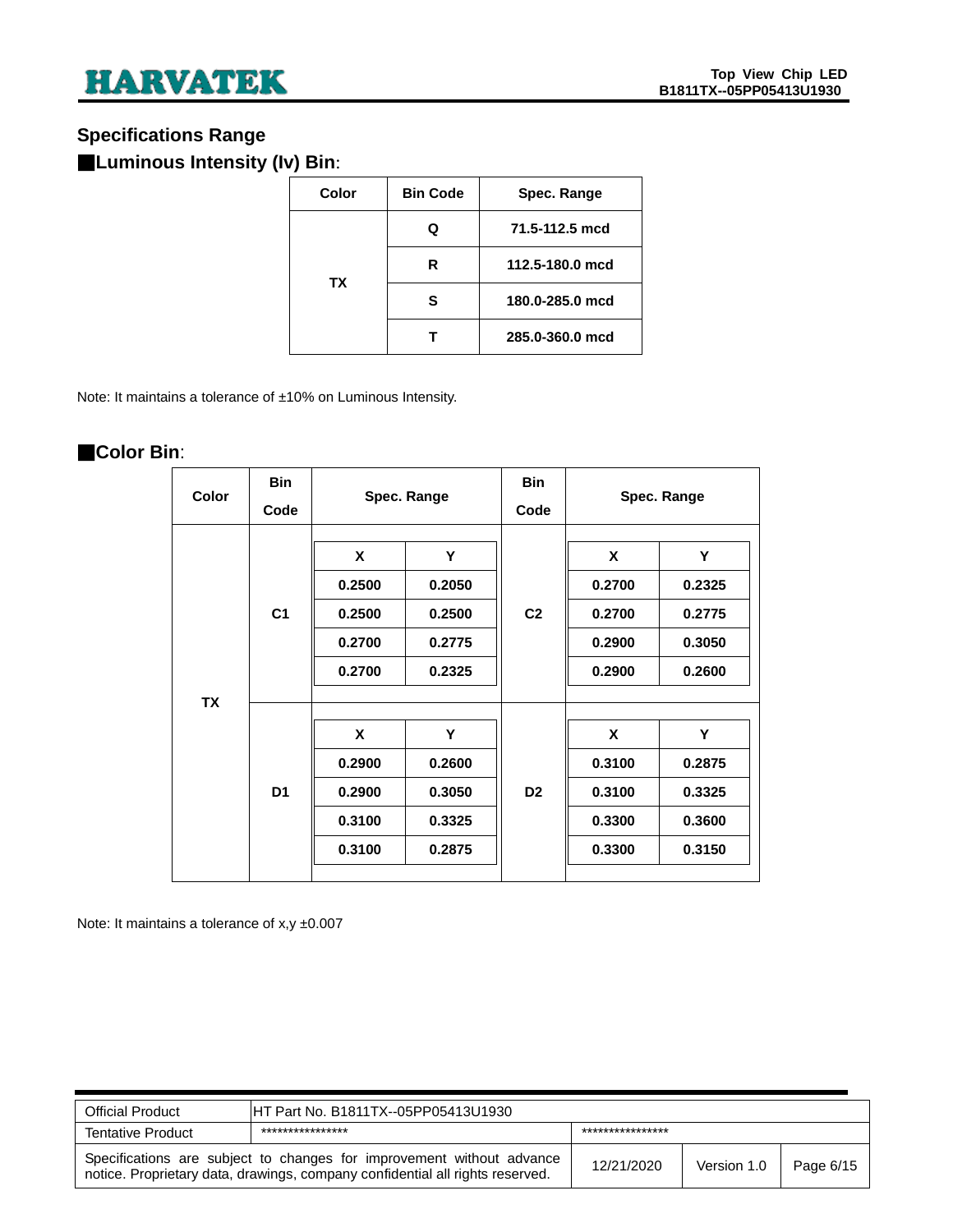

### ■**Chromaticity Coordinate**



### ■**Forward Voltage (Vf) Bin:**

| Color     | <b>Bin Code</b> | Spec. Range     |
|-----------|-----------------|-----------------|
|           | G2T             | $2.55 - 2.65$ V |
|           | G3T             | $2.65 - 2.75$ V |
|           | G4T             | $2.75 - 2.85$ V |
| <b>TX</b> | H1T             | $2.85 - 2.95$ V |
|           | H2T             | 2.95-3.05V      |
|           | H3T             | $3.05 - 3.15$ V |
|           | H4T             | $3.15 - 3.25$ V |

Note: It maintains a tolerance of ±0.05V on forward voltage measurements

| <b>Official Product</b>                                                                                                                                | HT Part No. B1811TX--05PP05413U1930 |                  |             |           |
|--------------------------------------------------------------------------------------------------------------------------------------------------------|-------------------------------------|------------------|-------------|-----------|
| <b>Tentative Product</b>                                                                                                                               | ****************                    | **************** |             |           |
| Specifications are subject to changes for improvement without advance<br>notice. Proprietary data, drawings, company confidential all rights reserved. |                                     | 12/21/2020       | Version 1.0 | Page 7/15 |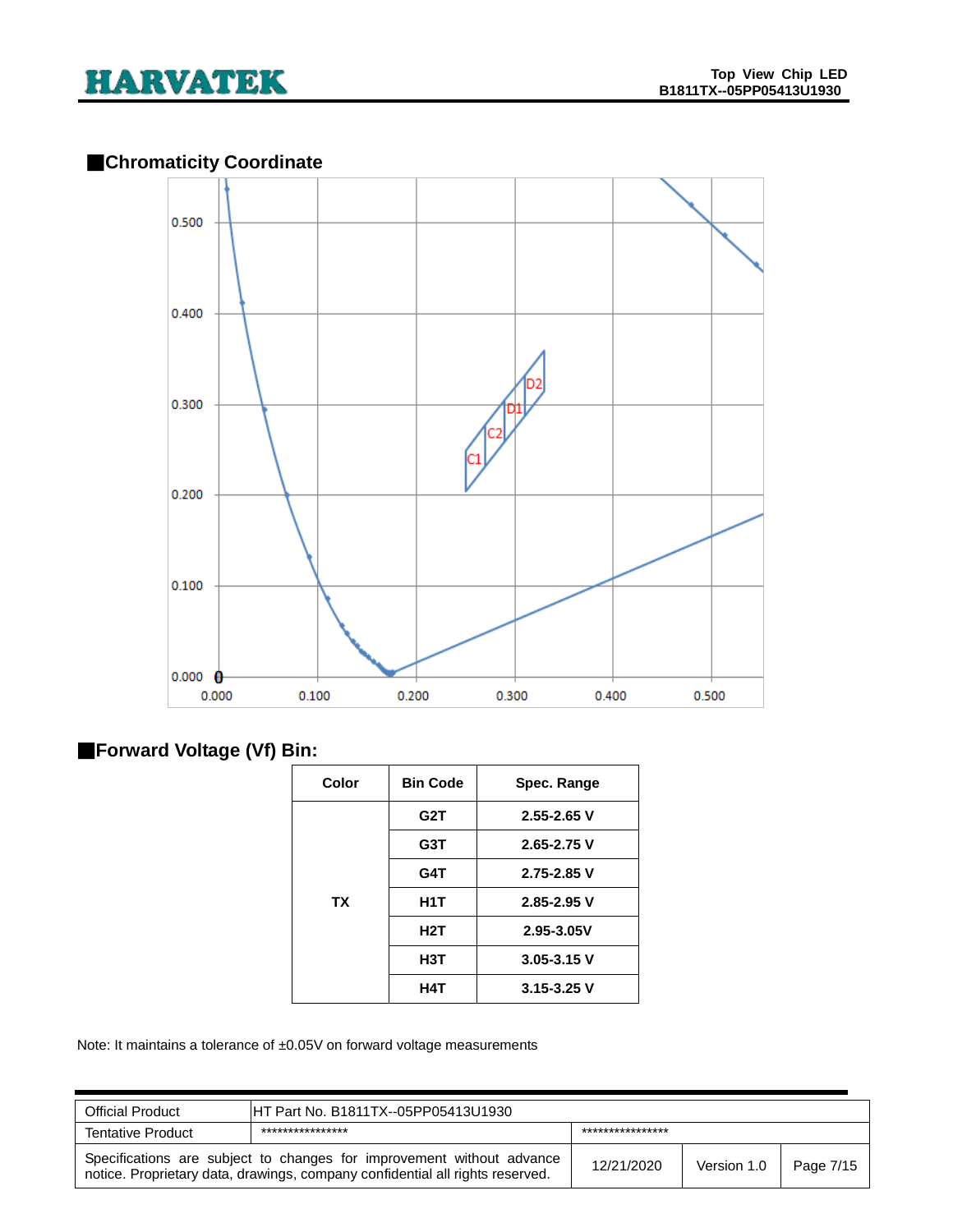#### <span id="page-7-0"></span>**Product Features**

### <span id="page-7-1"></span>**Electro-Optical Characteristics**

|               |                       | -iccu o-optical onal actoristics |       |     |                   |                                |                             |                                                             |
|---------------|-----------------------|----------------------------------|-------|-----|-------------------|--------------------------------|-----------------------------|-------------------------------------------------------------|
|               |                       |                                  |       |     |                   |                                |                             | $(\mathsf{T}_{\mathsf{Soldering}}\,,25^\circ\!\mathsf{C}})$ |
|               |                       |                                  |       |     | $V_F(V)$          | <b>Chromaticity Coordinate</b> | $I_V$ (mcd)                 | Viewing                                                     |
| <b>Series</b> | <b>Emitting Color</b> | Material                         | typ   | max | x,y               | Typical                        | Angle $2\theta \frac{1}{3}$ |                                                             |
|               |                       | TX                               | InGaN | 2.9 | 3.25              |                                | 150                         | X:100                                                       |
| B1811TX--05   |                       |                                  |       |     | x=0.2900,y=0.2850 |                                | Y: 145                      |                                                             |

### <span id="page-7-2"></span>**Package Outline Dimension and Recommended Soldering Pattern for Reflow Soldering**



### <span id="page-7-3"></span>**Absolute Maximum Ratings**

|               |                   |                        |                                 |                          | $(T_{\text{Soldering}}, 25^{\circ}C)$ |
|---------------|-------------------|------------------------|---------------------------------|--------------------------|---------------------------------------|
| <b>Series</b> | $P_D$ (mW)        | $I_F$ (mA)             | $I_{FP}$ (mA) <sup>*</sup>      | $T_{OP}$ (°C)            | $T_{ST}$ (°C)                         |
| Color         | Power Dissipation | <b>Forward Current</b> | <b>Pulse Forward</b><br>Current | Operating<br>Temperature | Storage<br>Temperature                |
| ТX            | 68                | 20                     | 80                              | $-40 - +85$              | $-40 - +100$                          |

 $*$  Condition for  $I_{FP}$  is pulse of 1/10 duty and 0.1msec width

| <b>Official Product</b>  | HT Part No. B1811TX--05PP05413U1930                                                                                                                    |                 |             |           |
|--------------------------|--------------------------------------------------------------------------------------------------------------------------------------------------------|-----------------|-------------|-----------|
| <b>Tentative Product</b> | ****************                                                                                                                                       | *************** |             |           |
|                          | Specifications are subject to changes for improvement without advance<br>notice. Proprietary data, drawings, company confidential all rights reserved. | 12/21/2020      | Version 1.0 | Page 8/15 |

(Unit: mm Tolerance: +/-0.1)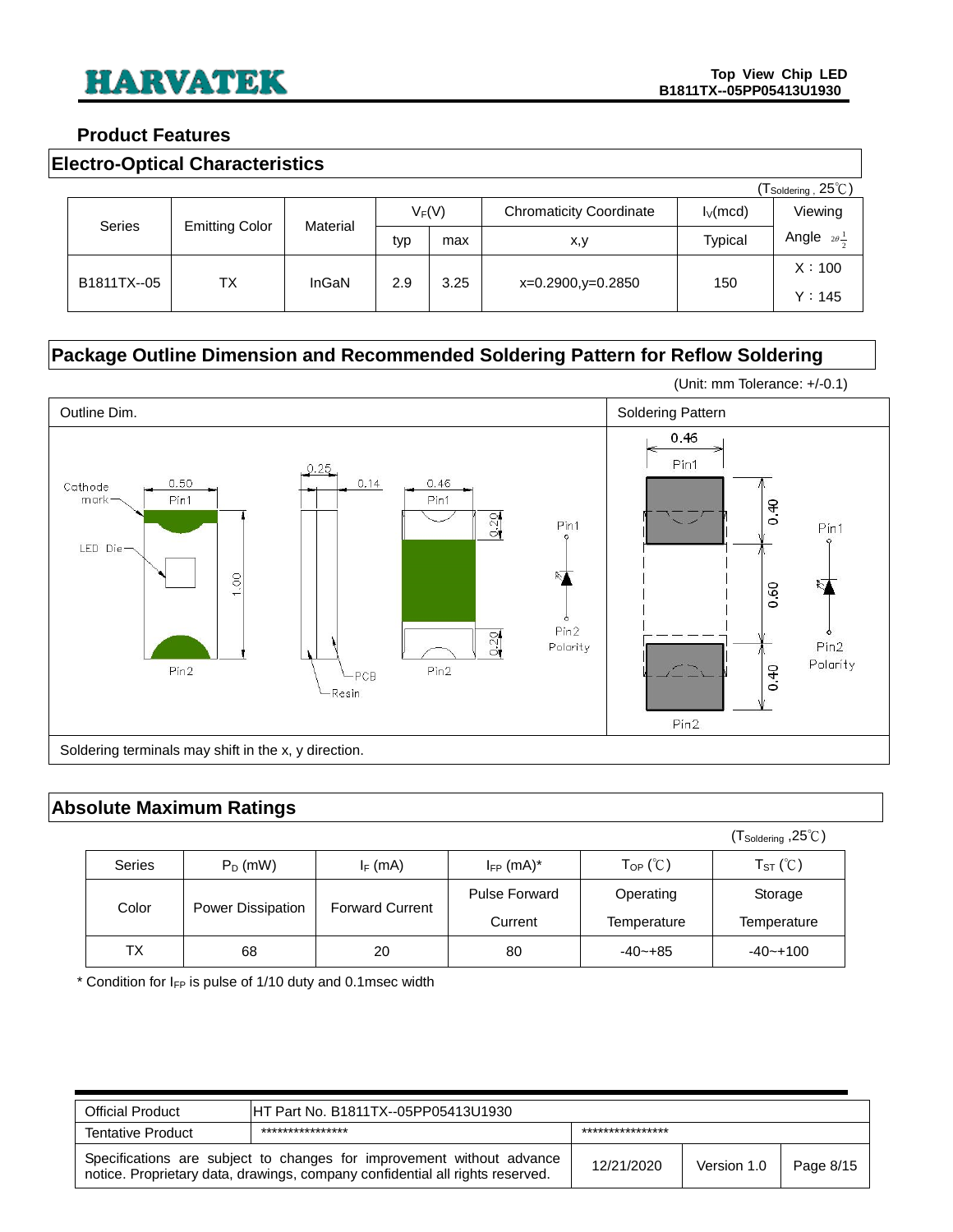### <span id="page-8-0"></span>**Characteristics of B1811TX**



| <b>Official Product</b>  | HT Part No. B1811TX--05PP05413U1930                                                                                                                    |                  |             |           |
|--------------------------|--------------------------------------------------------------------------------------------------------------------------------------------------------|------------------|-------------|-----------|
| <b>Tentative Product</b> | ****************                                                                                                                                       | **************** |             |           |
|                          | Specifications are subject to changes for improvement without advance<br>notice. Proprietary data, drawings, company confidential all rights reserved. | 12/21/2020       | Version 1.0 | Page 9/15 |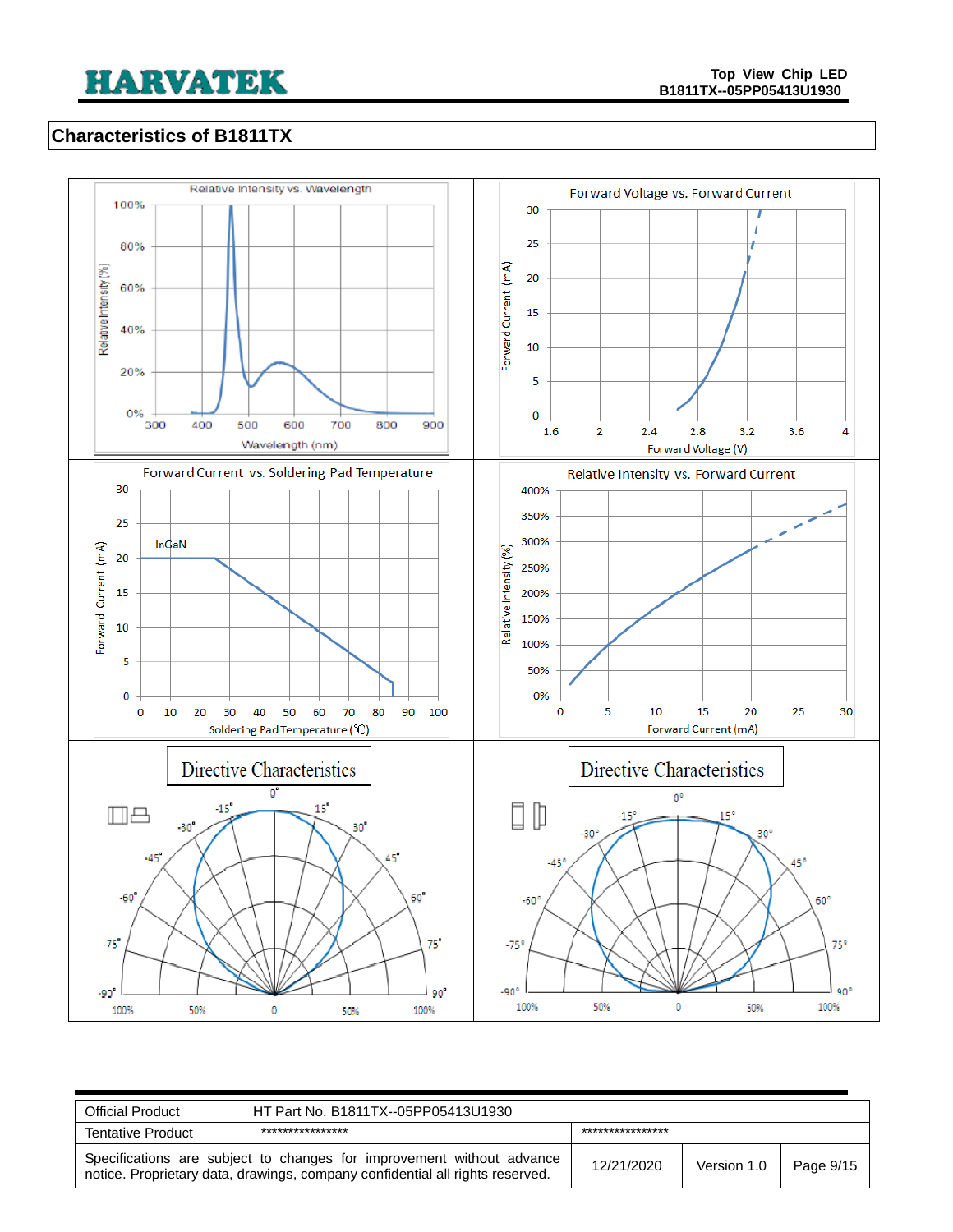#### <span id="page-9-0"></span>**Precaution for Use**

- 1. The chips should not be used directly in any type of fluid such as water, oil, organic solvent, etc.
- 2. When the LEDs are illuminating, the maximum ambient temperature should be first considered before operation.
- 3. LEDs must be stored in a clean environment. A sealed container with a nitrogen atmosphere is necessary if the storage period is over 3 months after shipping.
- 4. The LEDs must be used within 4 weeks after unpacked. Unused products must be repacked in an anti-electrostatic package, folded to close any opening and then stored in a dry and cool space.
- 5. The appearance and specifications of the products may be modified for improvement without further notice.
- 6. The LEDs are sensitive to the static electricity and surge. It is strongly recommended to use a grounded wrist band and anti-electrostatic glove when handling the LEDs.If a voltage over the absolute maximum rating is applied to LEDs, it will damage LEDs.Damaged LEDs will show some abnormal characteristics such as remarkable increase of leak current, lower turn-on voltage and getting unlit at low current.

| <b>Official Product</b>  | IHT Part No. B1811TX--05PP05413U1930                                                                                                                   |                  |             |            |
|--------------------------|--------------------------------------------------------------------------------------------------------------------------------------------------------|------------------|-------------|------------|
| <b>Tentative Product</b> | ****************                                                                                                                                       | **************** |             |            |
|                          | Specifications are subject to changes for improvement without advance<br>notice. Proprietary data, drawings, company confidential all rights reserved. | 12/21/2020       | Version 1.0 | Page 10/15 |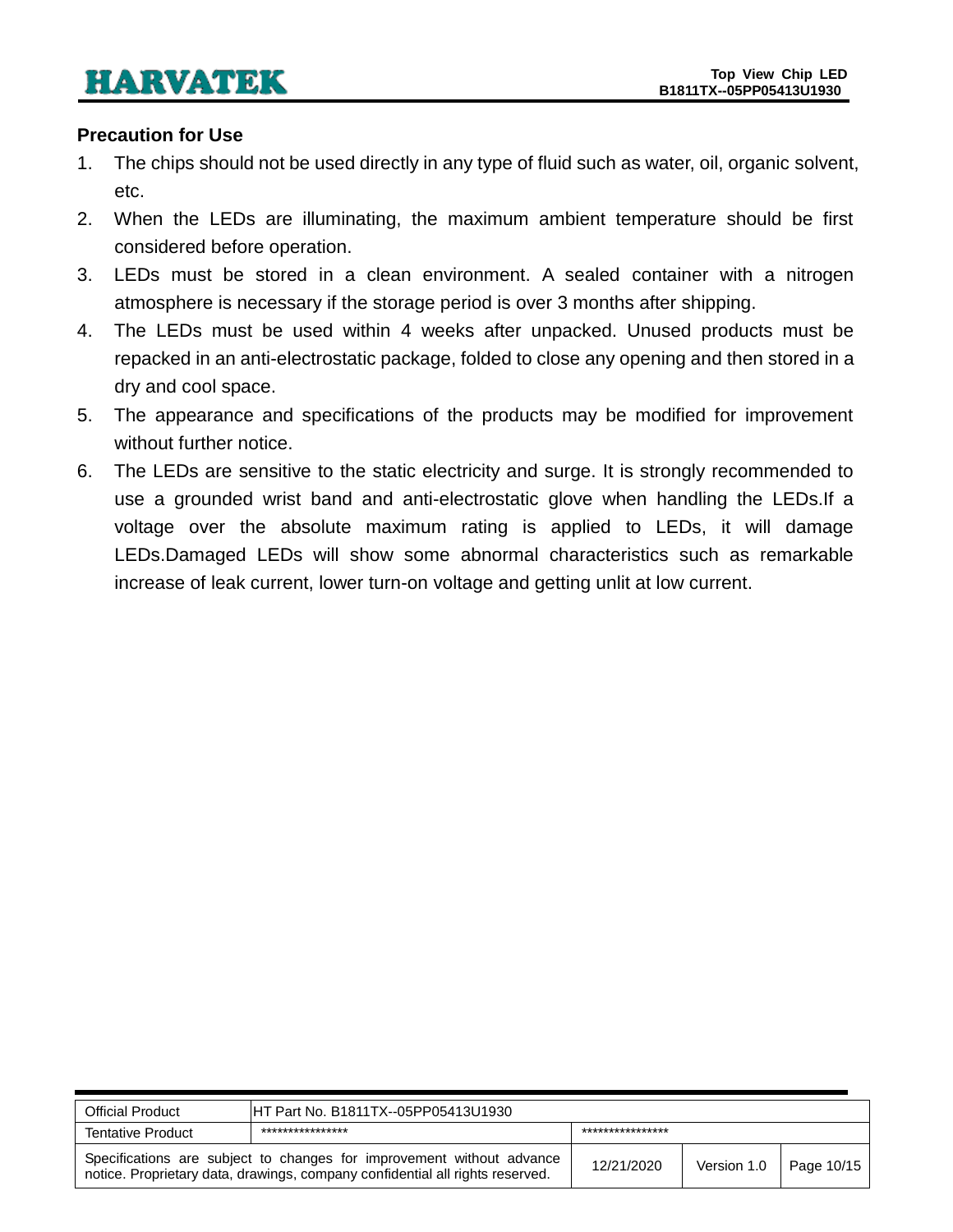### <span id="page-10-1"></span><span id="page-10-0"></span>**Packaging Tape Dimension**



| Dim. A          | Dim. B          | Dim. C        | Q'ty/Reel |
|-----------------|-----------------|---------------|-----------|
| $1.11 \pm 0.03$ | $0.60 \pm 0.03$ | $0.38 + 0.03$ | ЗK        |
|                 |                 |               | ممموطا    |

Unit: mm



| <b>Official Product</b> | IHT Part No. B1811TX--05PP05413U1930                                                                                                                   |                  |             |            |
|-------------------------|--------------------------------------------------------------------------------------------------------------------------------------------------------|------------------|-------------|------------|
| Tentative Product       | ****************                                                                                                                                       | **************** |             |            |
|                         | Specifications are subject to changes for improvement without advance<br>notice. Proprietary data, drawings, company confidential all rights reserved. | 12/21/2020       | Version 1.0 | Page 11/15 |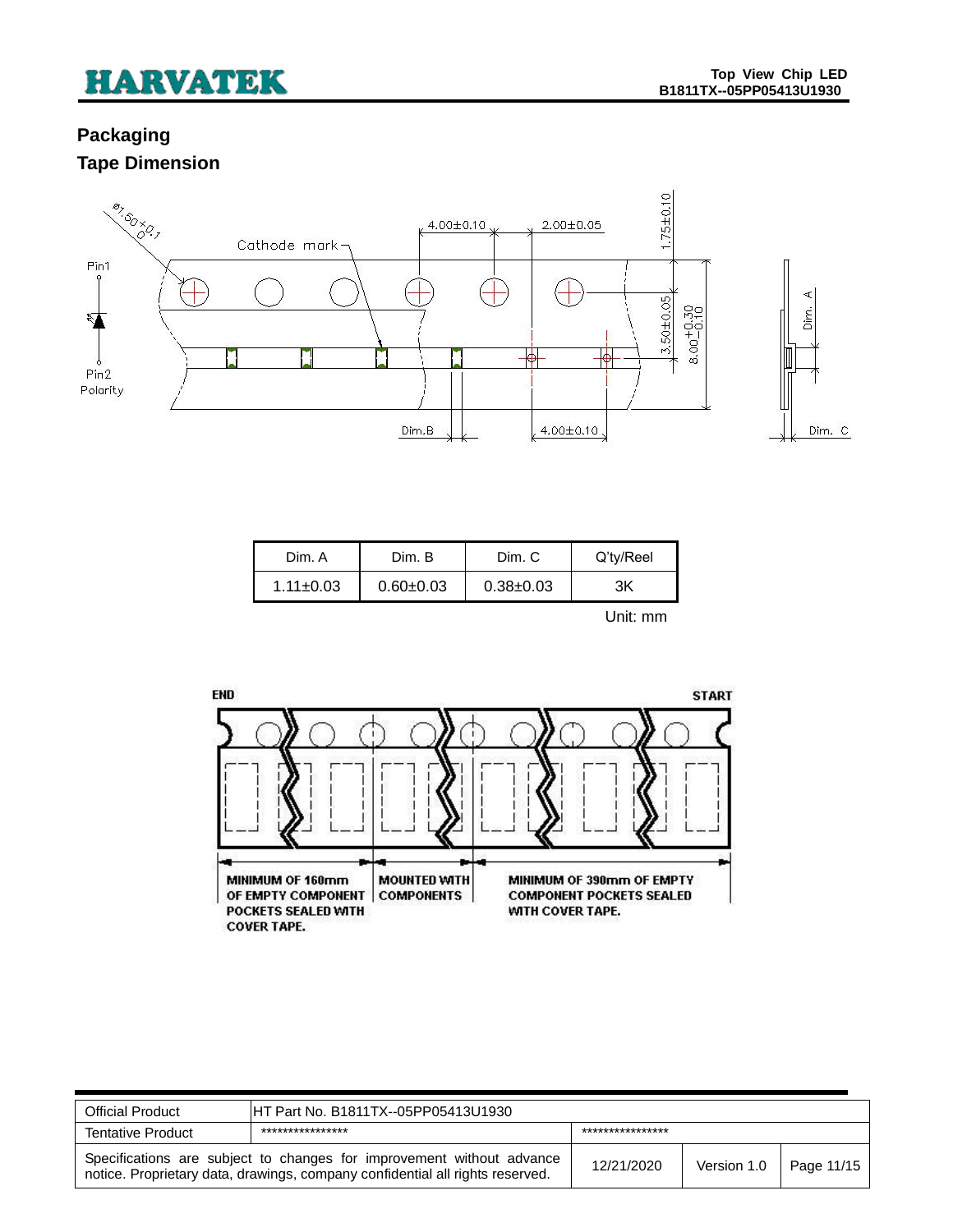#### <span id="page-11-0"></span>**Reel Dimension**

<span id="page-11-1"></span>

5 or 10 boxes per carton is available depending on shipment quantity.

| <b>Official Product</b>                                                                                                                                | HT Part No. B1811TX--05PP05413U1930 |                  |             |            |
|--------------------------------------------------------------------------------------------------------------------------------------------------------|-------------------------------------|------------------|-------------|------------|
| <b>Tentative Product</b>                                                                                                                               | ****************                    | **************** |             |            |
| Specifications are subject to changes for improvement without advance<br>notice. Proprietary data, drawings, company confidential all rights reserved. |                                     | 12/21/2020       | Version 1.0 | Page 12/15 |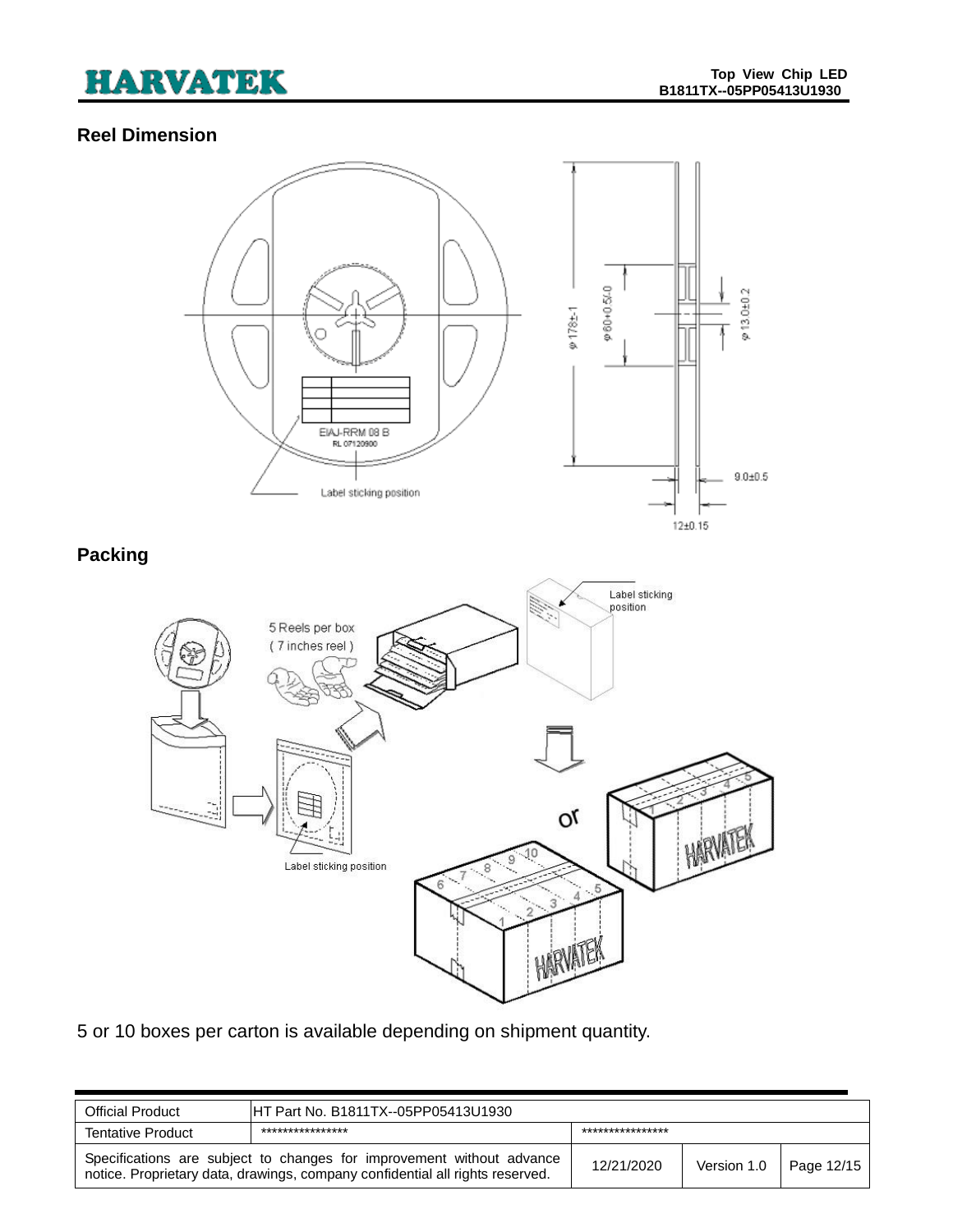### <span id="page-12-0"></span>**Dry Pack**

All SMD optical devices are **MOISTURE SENSITIVE**. Avoid exposure to moisture at all times during transportation or storage. Every reel is packaged in a moisture protected anti-static bag. Each bag is properly sealed prior to shipment.

A humidity indicator will be included in the moisture protected anti-static bag prior to shipment.

The packaging sequence is as follows:



### <span id="page-12-1"></span>**Baking**

Baking before soldering is recommended when the package has been unsealed for 4 weeks. The conditions are as followings:

- 1. 60±3℃×(12~24hrs)and<5%RH, taped reel type.
- 2. 100±3℃×(45min~1hr), bulk type.
- 3. 130±3℃×(15min~30min), bulk type.

### <span id="page-12-2"></span>**Precautions**

- 1. Avoid exposure to moisture at all times during transportation or storage.
- 2. Anti-Static precaution must be taken when handling GaN, InGaN, and AlInGaP products.
- 3. It is suggested to connect the unit with a current limiting resistor of the proper size. Avoid applying a reverse voltage beyond the specified limit.
- 4. Avoid operation beyond the limits as specified by the absolute maximum ratings.
- 5. Avoid direct contact with the surface through which the LED emits light.
- 6. If possible, assemble the unit in a clean room or dust-free environment.

| <b>Official Product</b>                                                                                                                                | IHT Part No. B1811TX--05PP05413U1930 |                  |             |            |
|--------------------------------------------------------------------------------------------------------------------------------------------------------|--------------------------------------|------------------|-------------|------------|
| <b>Tentative Product</b>                                                                                                                               | ****************                     | **************** |             |            |
| Specifications are subject to changes for improvement without advance<br>notice. Proprietary data, drawings, company confidential all rights reserved. |                                      | 12/21/2020       | Version 1.0 | Page 13/15 |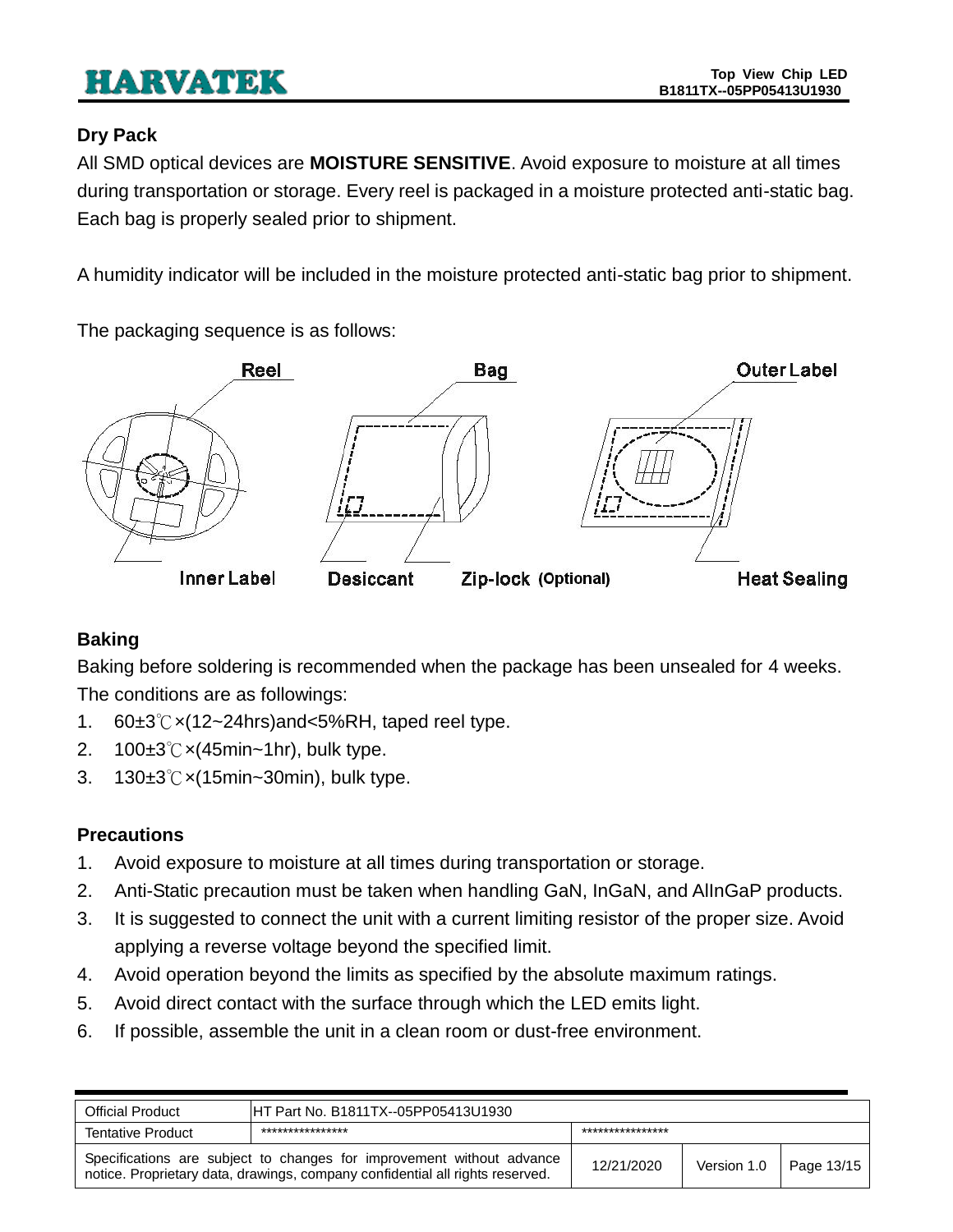### <span id="page-13-0"></span>**Reflow Soldering**

Recommend soldering paste specifications:

- 1. Operating temp.: Above 217℃ ,60~150sec
- 2. Peak temp.:260℃ Max.,10sec Max.
- 3. Reflow soldering should not be done more than two times.
- 4. Never take next process until the component is cooled down to room temperature after reflow.
- 5. The recommended reflow soldering profile (measuring on the surface of the LED terminal) is as following:

Lead-free Solder Profile



### <span id="page-13-1"></span>**Reworking**

- Rework should be completed within 5 seconds under  $260^{\circ}$ C.
- The iron tip must not come in contact with the copper foil.
- Twin-head type is preferred.

### <span id="page-13-2"></span>**Cleaning**

Following are cleaning procedures after soldering:

- An alcohol-based solvent such as isopropyl alcohol (IPA) is recommended.
- Temperature x Time should be  $50^{\circ}$ C x 30sec. or <30 $^{\circ}$ C x 3min
- Ultra sonic cleaning: < 15W/ bath; bath volume ≤ 1liter
- Curing: 100℃ max, <3min

| <b>Official Product</b>                                                                                                                                | HT Part No. B1811TX--05PP05413U1930 |                  |             |            |
|--------------------------------------------------------------------------------------------------------------------------------------------------------|-------------------------------------|------------------|-------------|------------|
| <b>Tentative Product</b>                                                                                                                               | ****************                    | **************** |             |            |
| Specifications are subject to changes for improvement without advance<br>notice. Proprietary data, drawings, company confidential all rights reserved. |                                     | 12/21/2020       | Version 1.0 | Page 14/15 |